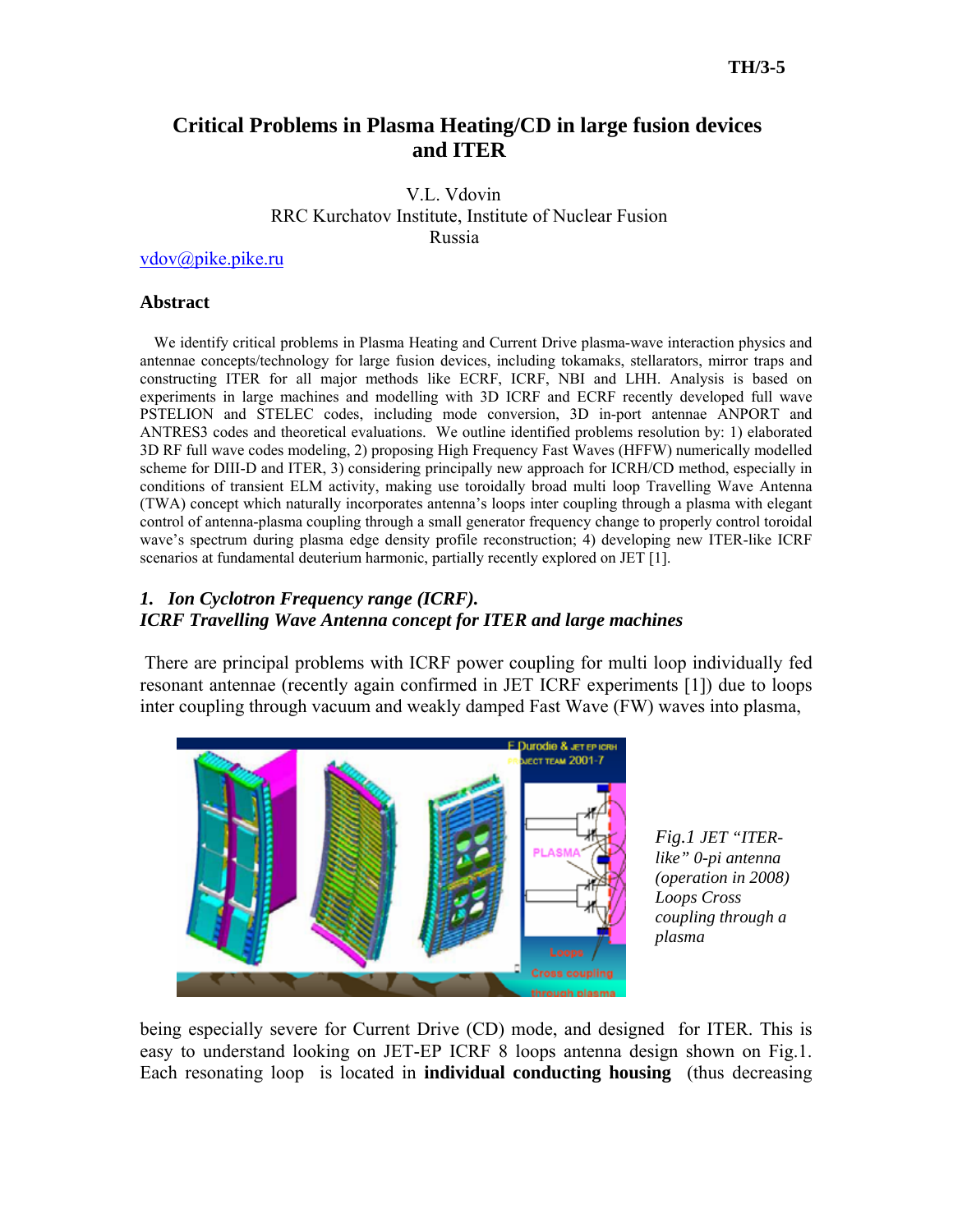antenna power capability) and is supported by lumped capacitance. For ITER this approach doubles **simultaneously** resonating circuits number (16).

Physically loops coupling through a plasma is unavoidable one thus leading to mismatching of an antenna, with respective problems to generator matching. Coupling with ELMy plasma creates additional problems. Matching of this type antenna is even more difficult one in CD mode (0, pi/2, pi, 3/2pi) : loops radiate different RF power, and some loops start do not radiate but to receive RF power [3a].

We propose to use qualitatively new Travelling Wave Antenna approach [2], with ITER-DEMO concept and theory developed in [3] displayed in Fig.2. In TWA approach vacuum and plasma loop inter coupling is a positive effect, being intrinsical requirement for proper antenna operation. ITER TWA concept of multi poloidal loop toroidal array supported by ridge waveguide (last one is an essential feature of this TWA concept providing needed wave dispersion and no need for lumped capacitances) [3].<br>
Herizontal Faraday screen



*Fig.2 Advanced frequency broad band TWA antenna: toroidal loop array supported by ridged waveguide* 

 This TW Antenna is integrated with neutron shield and has only TWO coaxes: for input and output RF power. Antenna operates as follows: at upper frequency each loop resonates at half of vacuum wave length (Fig.3). When generator frequency decreases the e.m. field is pushed into ridge waveguide legs with simultaneous increase of toroidal wave length. Respectively e.m wave more slowly decays in major radius direction thus still touching a plasma during ELM activity density profiles reconstruction. Simultaneously slowly radially decaying field start to touch "hump" of ridge waveguide, playing a "capacitance-like" role promoting e.m. wave pushing at reduced frequency to the ridge legs.

 Thus we see that lower TWA frequency is simply cut off frequency of ridged waveguide because at cut off there are no toroidal RF currents and the cuts (loops) at top of waveguide do not play a role. It means that TWA proposed is narrow frequency band one, band defined by legs length. Proper generator quick frequency sweep provides **constant** power coupling to potentially ELMy plasma. We stress that antenna poloidal loop geometry is exactly the same one as in past and now day ICRF experiments, so coupling antenna characteristics are the same one. Really TWA coupling is remarkably larger one because NO Faraday shield is needed and loops are located more closely to plasma. In principal it is possible to install "O-mode" like conducting bars directly between nearby loops, as indicated in Fig.2.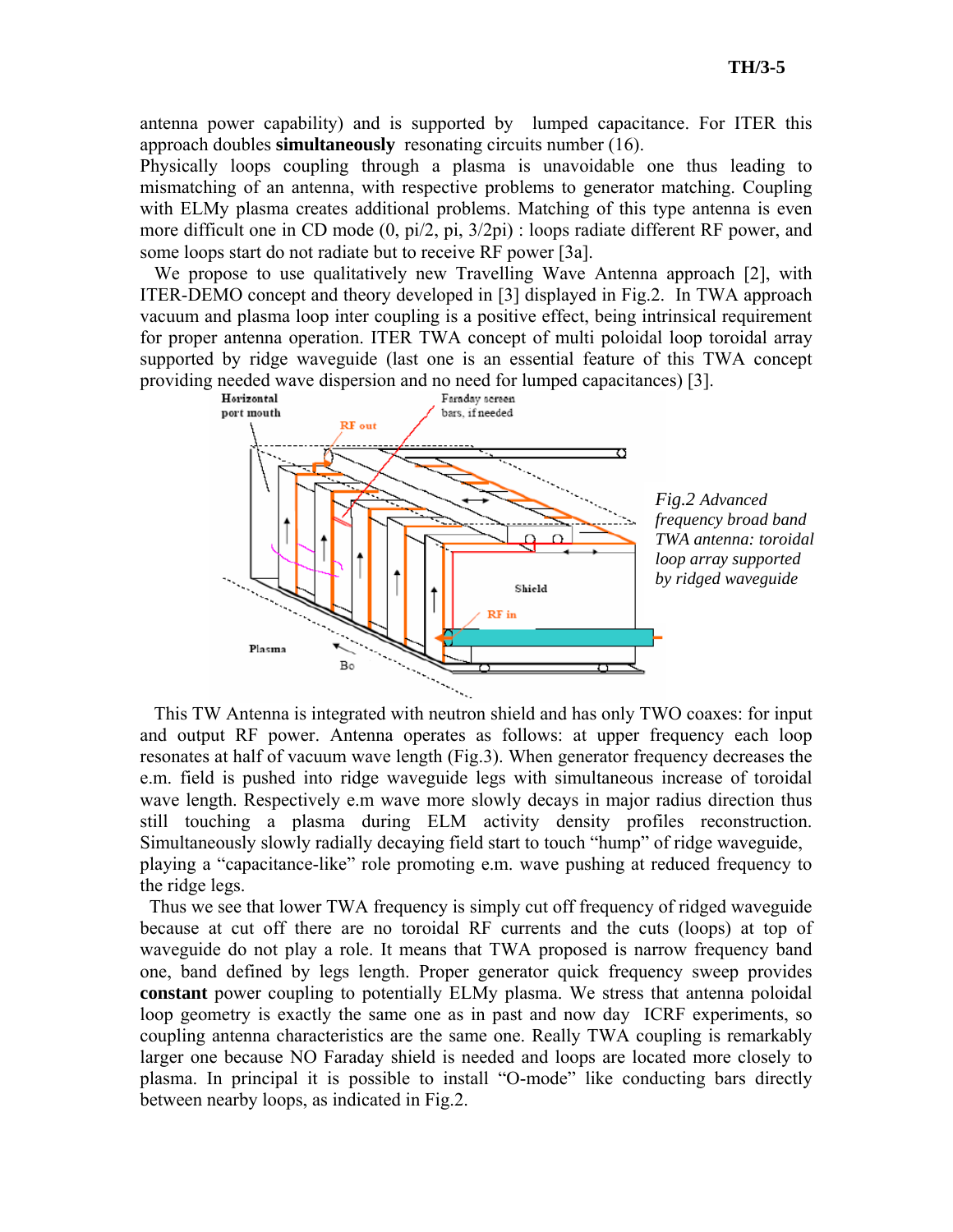We found a possibility to incorporate to this TW antenna a frequency broad band possibility installing at the top of the shield two horizontally moving matching conducting plugs providing resonating loops lengths increasing. Thus this concept



completely covers the ICRF frequency band 40 – 80 MHz to support majority ITER H/CD scenarios. Antenna has possibility for radial movement for power coupling increase and matching with a generator.

 Non absorbed during TWA toroidally propagating wave power comes through output coax and again is combined in proper phase with RF generator TWA's input power through outside machine recirculator. This is shown in Fig.4. This recirculator is an extension of tested DIII-D recirculator for 4 loop individually loop fed ICRF antenna [4] with our extension of ferrite elements in 3 dB hybrids and phase shifters. These ferrite elements magnetization by outside low frequency solenoids is timely tracked in accordance with ELM activity process and generator needed frequency change to control appropriate toroidal wave slowdown.



*Fig.4 ITER TW antenna recirculator and the matching with RF generator* 



 The TW antenna was successfully tested on JFT-2M tokamak at 200 kW RF power [5] LHD stellarator has prepared Fish\_bone like TWA antenna for electron CD goals (LHD web side). Screen less ICRF antenna was successfully operated on AUG tokamak with very similar plasma heating characteristics for screened antenna [6].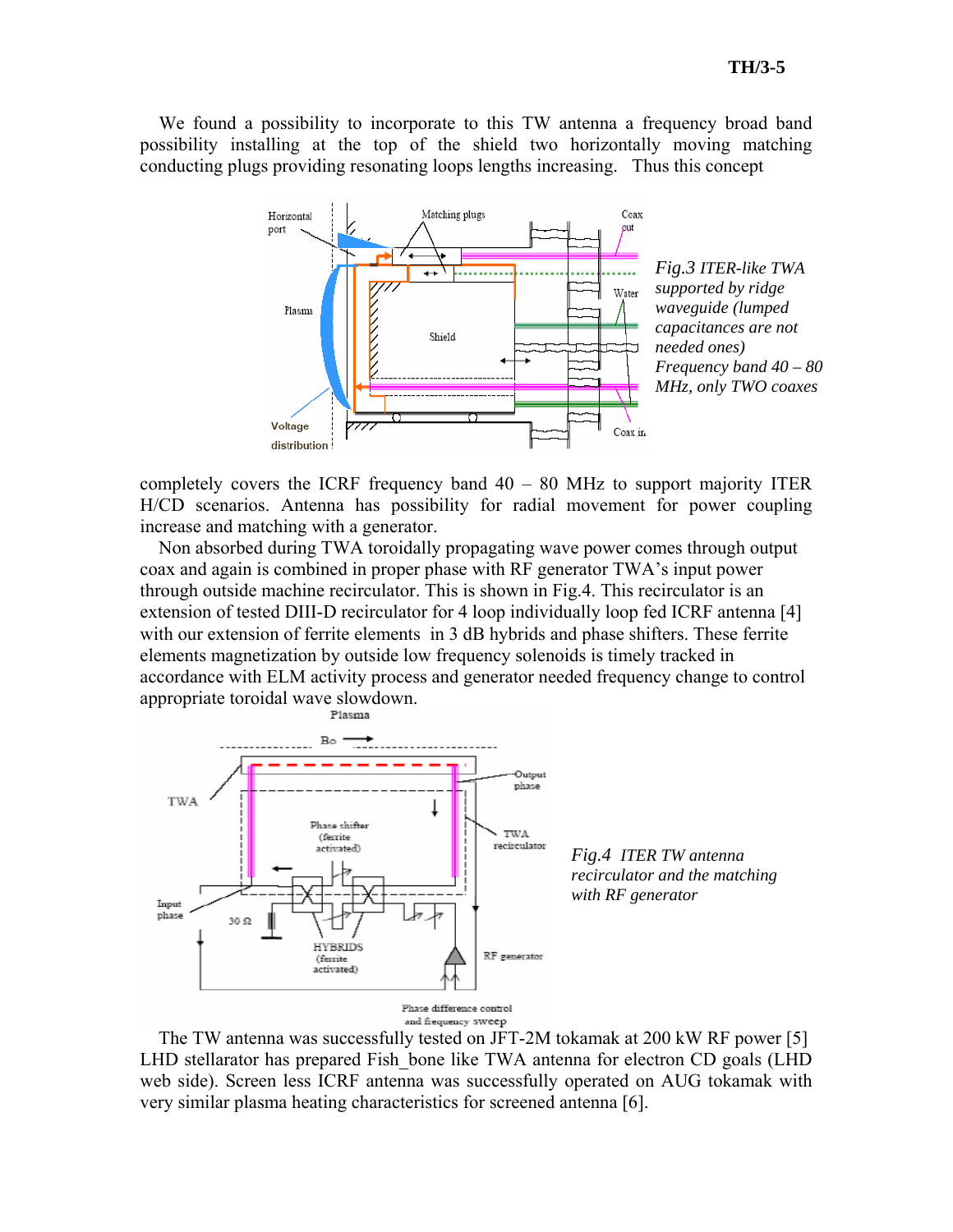ICRF screen less "O-mode" antenna very non efficiently excites the Fast Waves in ITER as shows STELION code modelling displayed in Fig.5 for  $|real(E|psi|$  field in ITER tritium second harmonic D-T scenario (F=53 MHz) and the Faraday screen looks not to be needed.



 *Fig.5a X-mode antenna in ITER, Fig.5b O-mode screen-less antenna in ITER F=53 MHz D-T scenario F=53 MHz D-T scenario* 

#### *2. Electron Cyclotron Frequency range*

Among identified problems in ECRF is the role of Upper Hybrid resonance at fundamental EC harmonic (previously ignored in ECH/CD ray tracing modelling) due to O-mode and X-mode coupling at fundamental [7] leading to power deposition broadening, important for NTM predictive suppression in ITER.

# *2.1 ECH full wave modelling in NSTX*

Recently we have upgraded 3D ECH full wave STELEC code by proper addition far out off diagonal wave induced plasma response term which increased wave attenuation, as well known from ray tracing. Basic previous result on O-mode and Xmode coupling at fundamental harmonic in toroidal plasma was again confirmed just manifesting on important role of Electron Bernstein Waves (EBW), previously neglected in usual ECRF ray tracing modellings, including ITER , for O-mode antenna launch.

Well numerically resolved modelling of fundamental harmonic O-mode quasi perpendicular 2 MW outside launch in NSTX L-mode plasma is shown in Fig.6 displaying  $|E|$  minus $|EC$  wave 2D e.m. field.





*Fig. 6 |E\_minus| in NSTX Fig.7 NSTX 2D power deposition to electrons*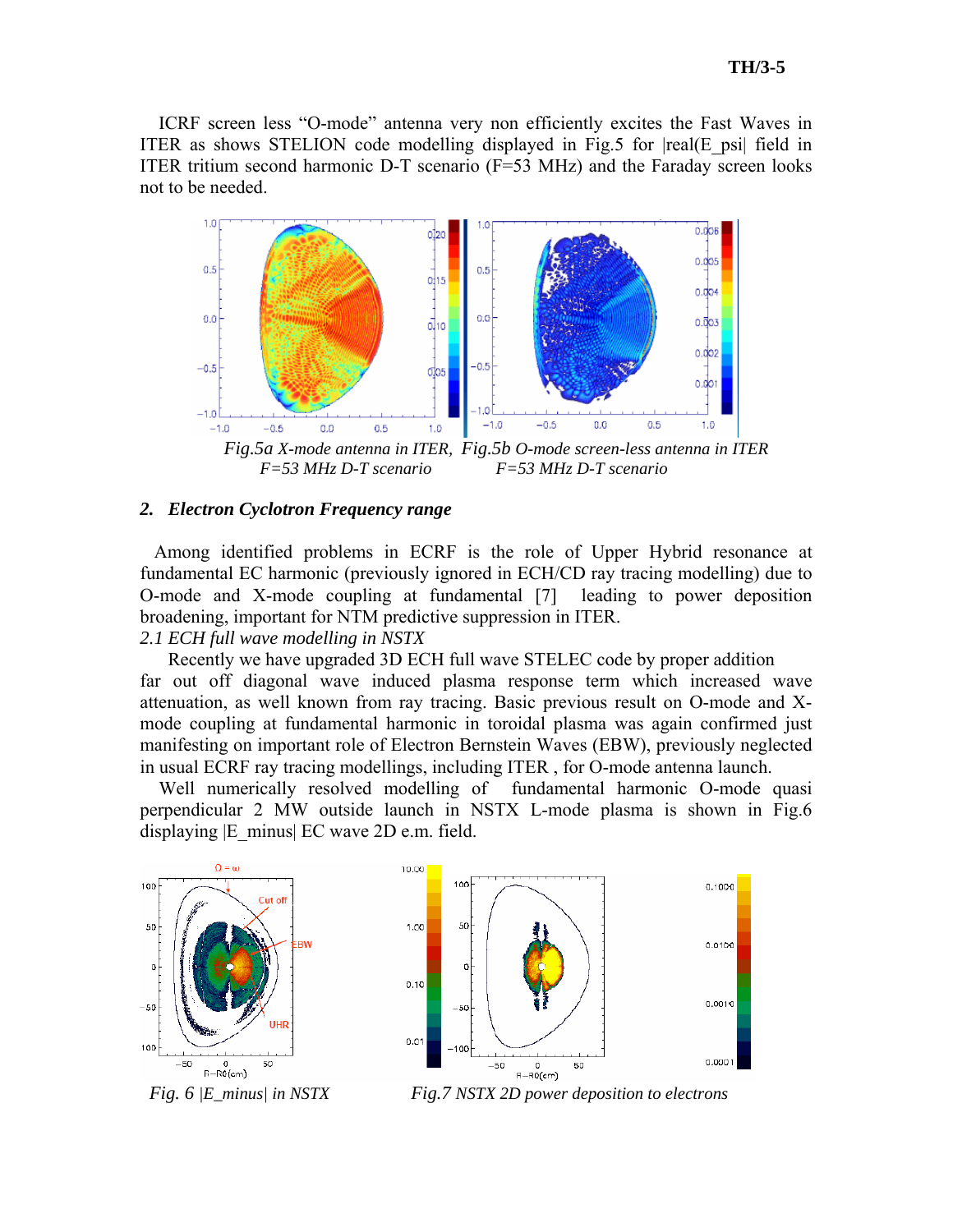Respective 2D power deposition to electrons is shown on Fig.7. Main power absorption occurs at **right** resonance zone wing, while usual O-mode consideration at quasi perpendicular outside launch stress to power deposition at high magnetic field side due to relativistic effects involved. STELEC code results are another one due account to poloidal modes coupling, which broadens K\_parallel spectrum, and huge amplitudes of EB waves approaching resonance zone.

 Flux surface averaged power deposition is shown in Fig.8. All these Figures confirm the crucial role of EB waves. These waves have small group velocity at Upper Hybrid (UH) resonance and when approaching EC cyclotron resonance zone. Power deposition is broader one in compare with ray tracing and occurs in another space place.



*Fig.8 Fundamental harmonic O-mode launch in NSTX, radial power deposition to electrons EBW wave activity is crucial one* 

 EBW activity is crucial one at fundamental harmonic. Similar results were obtained for ITER making use similarity laws technique [7] for modelling at reduced frequencies. Outside quasi perpendicular O-mode ECH launch the STELEC full wave code well resolved modelling shows:

- strong coupling to X-mode with respective mode conversion to small scale EBW

- Large amplitude EB waves and strong modification of K\_parallel spectrum provide power absorption on right side of resonant zone (contrary to usual analytic and ray tracing approach)
- This effect must be accounted in analysis of ECRF power deposition in large fusion machines and in predictive ITER ECH/CD modelling
- Huge EBW amplitudes can create poloidal sheared velocities particles streams being important for ITB creation

## *3. HFFW CD in large machines and ITER*

The JT-60U reported NNB CD experiments ( $E_{\text{ini}}$  = 340 keV) in conditions modelling the ITER scenario ( $V_{BEAM} \sim V_{alfven}$ ) with unfavorable results [8], instabilities (waited from the theory) have appeared and expelled energetic ions before their slow down to thermal energies. This information became even more worse with recent off-axis ASDEX NB CD experiments [9] which demonstrated NO any change in driven current PROFILE (JT-60U previously also reported similar results) thus manifesting on ions and current profiles decoupling.

In such situation the High Frequency Fast wave CD (frequency  $\sim$  10 cyclotron harmonics) may be a back up to substitute NBI in ITER/DEMO creating driven current peaked at HALF of plasma minor radius (goal of NNB) simply relying on large amount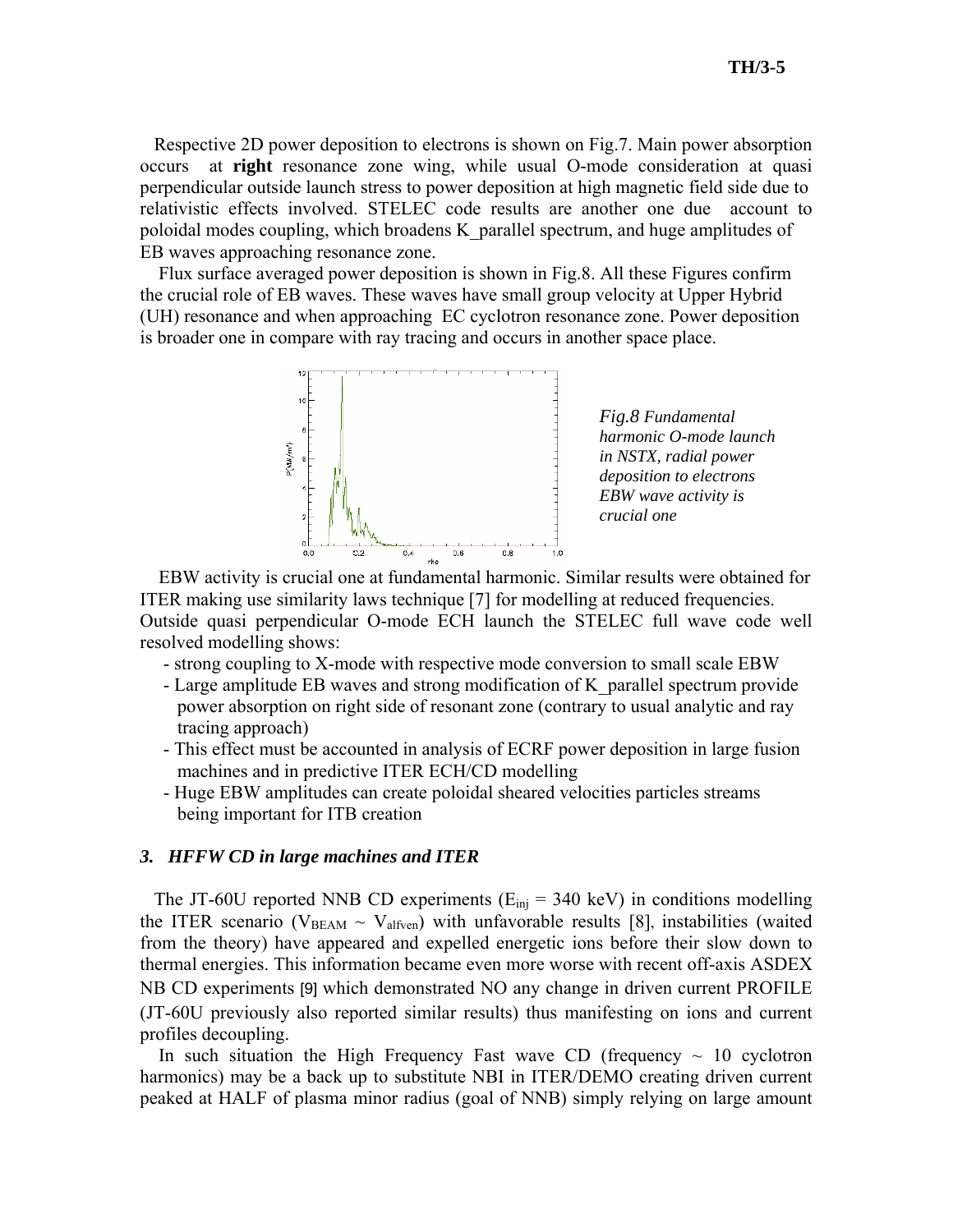FW wave lengths over fusion reactor plasma minor radius, sufficient to provide single pass wave absorption at classical damping mechanisms on electrons.

## *3.1 HFFW CD experiments*

The HFFW Current Drive, with efficiency comparable to EC and NBI methods, was demonstrated in DIII-D [10]. Active program on HFFW Current Drive experiments is underway at NSTX [11] (efficient electron heating without density rise, RF driven current  $\sim$ 100 kA, plasma internal inductance drop,). We modeled HFFW CD scenario with MRAYS code (together with Yu.V. Petrov). Plasma ITER parameters are close to present design for weak negative steady state scenario #4 and are given in Table 1.

### TABLE 1 PLASMA PARAMETERS OF REPRESENTATIVE ITER SCENARIO #4

- Central deuterium temperature  $T_{D0}$  25.2 keV Central tritium temperature  $T_{T0}$  25.2 keV • Central electron temperature  $T_{e0}$  24.4 keV
- 
- Volume averaged electron temperature  $\leq$  Te $>$  10.5 keV<br>• Central electron density ne0 7.27  $\times$ 10<sup>19</sup> m-3
- 
- Volume averaged density  $\leq n_e$
- Impurity fractions  $f_{\text{He}}$ ,  $f_{\text{Be9}}$ ,  $f_{\text{Ar}}$ ,  $f_{\text{Alphas}}$  0.039, 0.02, 0.0035, 0.0056
- Effective  $Z_{\text{eff}}$  2.17
- RF power 20 MW

Central electron density ne0  $7.27 \times 10^{19}$  m-3<br>Volume averaged density  $\langle n_e \rangle$  6.74 $\times 10^{19}$  m-3

 Power deposition to the electrons and driven current profiles for 3D STELION code Modeling with single toroidal harmonic  $N = 50$  at frequency 300 MHz are given in Fig.9.



*Fig.9a Electrons power deposition Fig.9b Driven current profile in ITER* 

The CD efficiency is high as  $0.55$  A/W/m<sup>2</sup>. FW's absorption on Alphas cyclotron harmonics was not accounted in this STELION modeling. Modelling with multi rays MRAYS code [9,10] with account to full multi loop antenna poloidal and toroidal spectrums in SS-Active ITER: 12 loops,  $5\pi/8$  phasing (N<sub>||max</sub> = 3) was performed. Power deposition profiles and the profile of driven current at  $N_{\text{max}} = 3$  in ITER scenario #4 with 20 MW input power is displayed on Fig.10 ( $\gamma = 0.32$  A/W/M<sup>2</sup>, MRAYS code, 990 rays).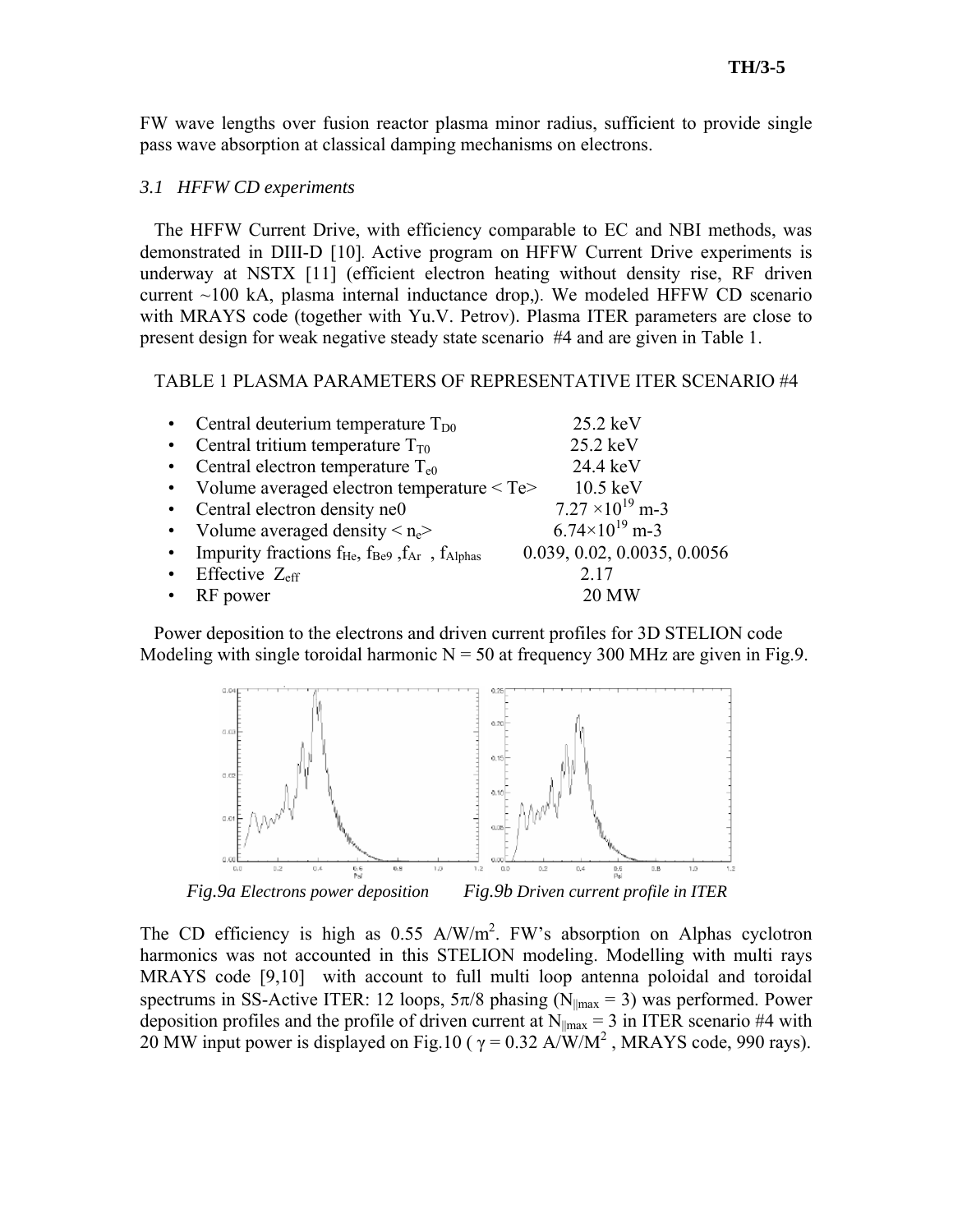

We propose to use electrically strong Waveguide slightly oversized narrow frequency band Travelling Wave Antenna radiating through periodic holes through a broader waveguide's side as shown by Fig.12. This antenna toroidal wave slow down also is controlled by small frequency sweep - similar to above TWA ICRF antenna concept. There are commercially available CW sources 1 MW/tube at 200 MHz ( EU accelerator developments [7]).

## *4. Low Hybrid Frequency range (LHH)*

Projection for ITER must overcome several problems: 1) coupling with the main plasma through the broad SOL region in ITER. "Plasma arm", appearing at plasma mouth in present LH CD experiments on Tore Supra and JET, must be properly modelled to predict correct toroidal LH wave spectrum near boundary of a bulk plasma needed for integrated ITER modelling3.

2) Viability of delicate grill antenna at severe ITER/DEMO conditions: relativistic electron tail generation, played dangerous role in ASDEX, Alcator-C,JT-60 etc: divertor plates damage, carbon/Be blooms due interaction with chamber wall.